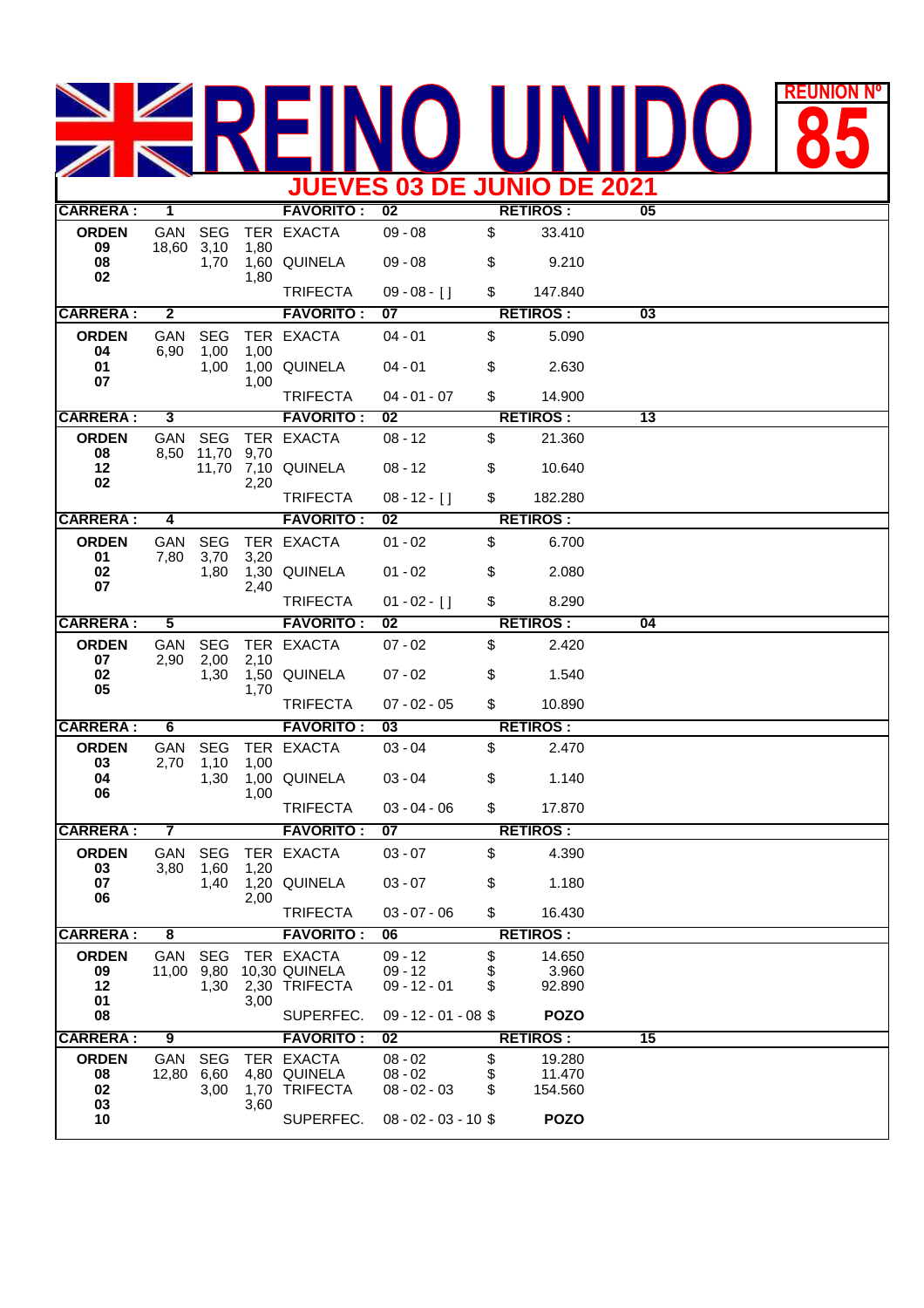## EUNION N **JUEVES 03 DE JUNIO DE 2021 REUNIÓN Nº**

| JUEVES US DE JUNIU DE ZUZ I    |                 |                            |              |                                                              |                                                  |                      |                             |             |  |  |  |  |
|--------------------------------|-----------------|----------------------------|--------------|--------------------------------------------------------------|--------------------------------------------------|----------------------|-----------------------------|-------------|--|--|--|--|
| <b>CARRERA:</b>                | 10              |                            |              | <b>FAVORITO :</b>                                            | 01                                               | <b>RETIROS:</b>      |                             | 02 05 13 14 |  |  |  |  |
| <b>ORDEN</b><br>09<br>01<br>12 | GAN<br>8,20     | <b>SEG</b><br>5,90<br>2,20 | 1,60<br>3,80 | TER EXACTA<br>2,70 QUINELA<br><b>TRIFECTA</b>                | $09 - 01$<br>$09 - 01$<br>$09 - 01 - 12$         | \$<br>\$<br>\$       | 19.220<br>11.730<br>247.660 |             |  |  |  |  |
| 07<br>10                       |                 |                            |              | SUPERFEC.<br>SUPERFEC.                                       | $09 - 01 - 12 - 07$ \$<br>$09 - 01 - 12 - 10$ \$ |                      | <b>POZO</b><br><b>POZO</b>  |             |  |  |  |  |
| <b>CARRERA:</b>                | $\overline{11}$ |                            |              | <b>FAVORITO:</b>                                             | 05                                               |                      | <b>RETIROS:</b>             |             |  |  |  |  |
| <b>ORDEN</b><br>04             | GAN<br>8,00     | <b>SEG</b><br>1,90         |              | <b>EXACTA</b>                                                | $04 - 05$                                        | \$                   | 9.350                       |             |  |  |  |  |
| 05<br>03                       |                 | 1,50                       |              | <b>QUINELA</b>                                               | $04 - 05$                                        | \$                   | 2.060                       |             |  |  |  |  |
|                                |                 |                            |              | <b>TRIFECTA</b>                                              | $04 - 05 - 03$                                   | \$                   | 14.750                      |             |  |  |  |  |
| <b>CARRERA:</b>                | 12              | <b>FAVORITO:</b>           |              |                                                              |                                                  |                      | <b>RETIROS:</b>             | 02          |  |  |  |  |
| <b>ORDEN</b>                   | GAN<br>1,10     | <b>SEG</b>                 |              | <b>EXACTA</b><br><b>QUINELA</b><br><b>TRIFECTA</b>           |                                                  | \$<br>Տ              |                             |             |  |  |  |  |
|                                |                 |                            |              | SUPERFEC.                                                    |                                                  | \$                   |                             |             |  |  |  |  |
| <b>CARRERA:</b>                | 13              | <b>FAVORITO:</b>           |              |                                                              |                                                  |                      | <b>RETIROS:</b>             |             |  |  |  |  |
| <b>ORDEN</b>                   | GAN<br>2,10     | <b>SEG</b>                 |              | TER EXACTA<br><b>QUINELA</b><br><b>TRIFECTA</b><br>SUPERFEC. |                                                  | \$<br>\$<br>\$<br>\$ |                             |             |  |  |  |  |
|                                |                 |                            |              |                                                              |                                                  |                      |                             |             |  |  |  |  |